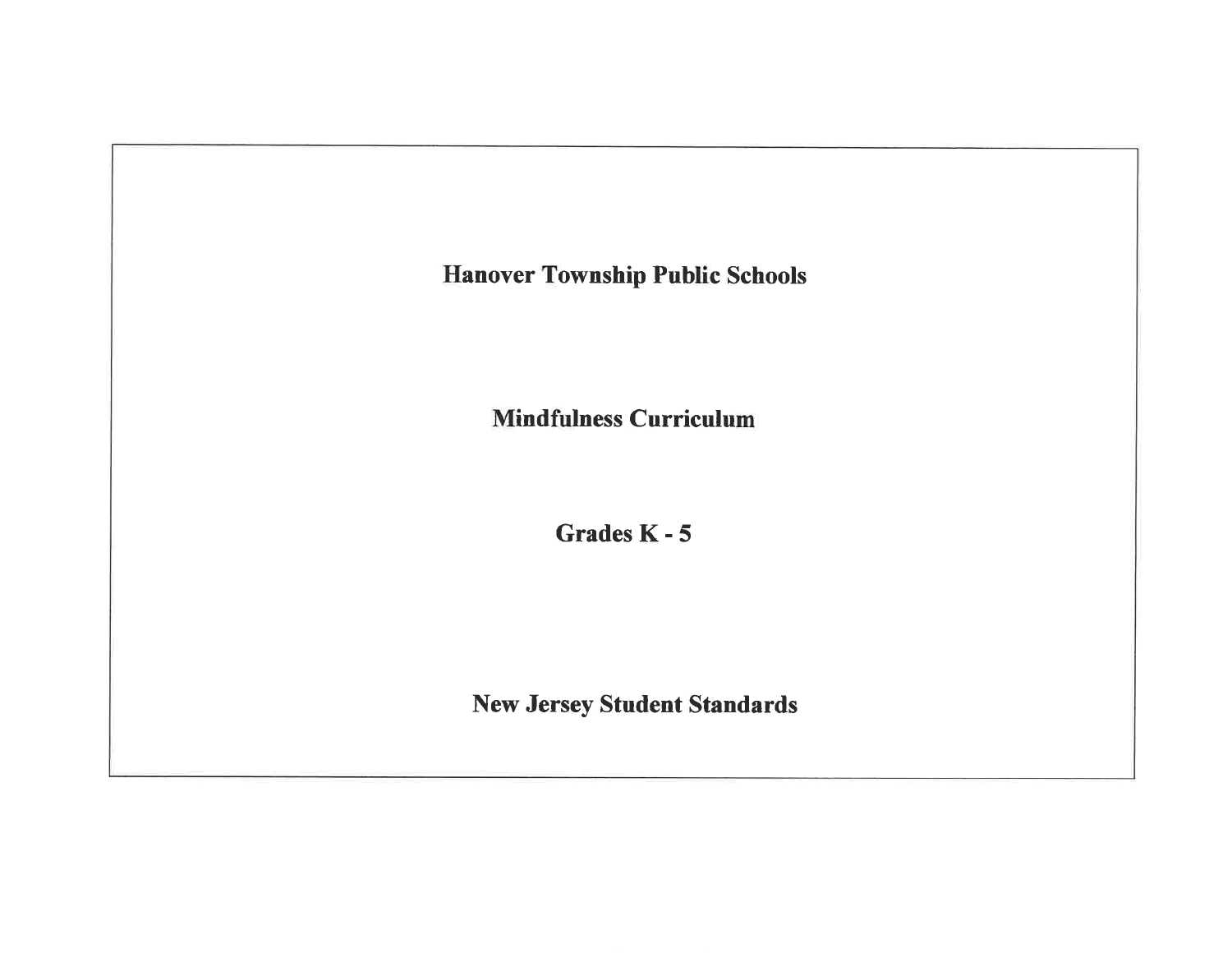# **Hanover Township Public Schools Character Education Curriculum**

# **Grade: K-5 Unit of Study: Mindfulness**

| <b>Unit of Study</b><br><b>Essential</b><br><b>Questions</b><br>(Purpose of Unit<br>of Study) | Key<br><b>Learning</b><br><b>Objectives</b><br>(CCSS)<br>(NJCCSS)                                    | <b>Student Accomplishments</b>                                                                                                                                                                                                                                   | <b>Assessment</b><br>(How student will<br>demonstrate knowledge)              | <b>Resources and</b><br><b>Sample Activities</b>           | <b>Suggested Length of</b><br><b>Study and Dates</b>              |
|-----------------------------------------------------------------------------------------------|------------------------------------------------------------------------------------------------------|------------------------------------------------------------------------------------------------------------------------------------------------------------------------------------------------------------------------------------------------------------------|-------------------------------------------------------------------------------|------------------------------------------------------------|-------------------------------------------------------------------|
| What is<br>mindfulness?                                                                       | 9.1.4.A.1<br>9.1.4.A.2<br>9.1.4.A.5<br>9.1.4.B.1<br>9.1.4.C.1<br>9.1.4.D.2<br>9.1.4.F.1<br>9.1.4.F.3 | Students will become more<br>aware of the connection<br>between mind and body.<br>Students will understand the<br>different ways to practice<br>mindfulness.                                                                                                     | Observation of student<br>learning<br>Class discussion<br>Written assignments | read-aloud book<br>handouts<br>laptops<br>online resources | yearlong mindful<br>moments and<br>character<br>education lessons |
| What is the<br>importance of<br>mindfulness?                                                  | 9.1.4.A.1<br>9.1.4.A.2<br>9.1.4.A.5<br>9.1.4.B.1<br>9.1.4.C.1<br>9.1.4.D.2<br>9.1.4.F.1<br>9.1.4.F.3 | Students will learn basic<br>insights and strategies that will<br>help them become more<br>mindful - present, focused,<br>relaxed, & grateful.<br>Students will participate in<br>mindfulness exercises to be<br>reflective and make practices<br>more personal. | Observation of student<br>learning<br>Class discussion<br>Written assignments | read-aloud book<br>handouts<br>laptops<br>online resources | yearlong mindful<br>moments and<br>character<br>education lessons |
| How can we use<br>mindfulness to<br>self-regulate?                                            | 9.1.4.A.1<br>9.1.4.A.2<br>9.1.4.A.5<br>9.1.4.B.1<br>9.1.4.C.1<br>9.1.4.D.2<br>9.1.4.F.1<br>9.1.4.F.3 | Students will learn strategies to<br>help increase self-regulation<br>abilities and manage behaviors<br>and feelings appropriately.<br>Students will learn and apply<br>skills to enhance their overall<br>health and wellness.                                  | Observation of student<br>learning<br>Class discussion<br>Written assignments | read-aloud book<br>handouts<br>laptops<br>online resources | yearlong mindful<br>moments and<br>character<br>education lessons |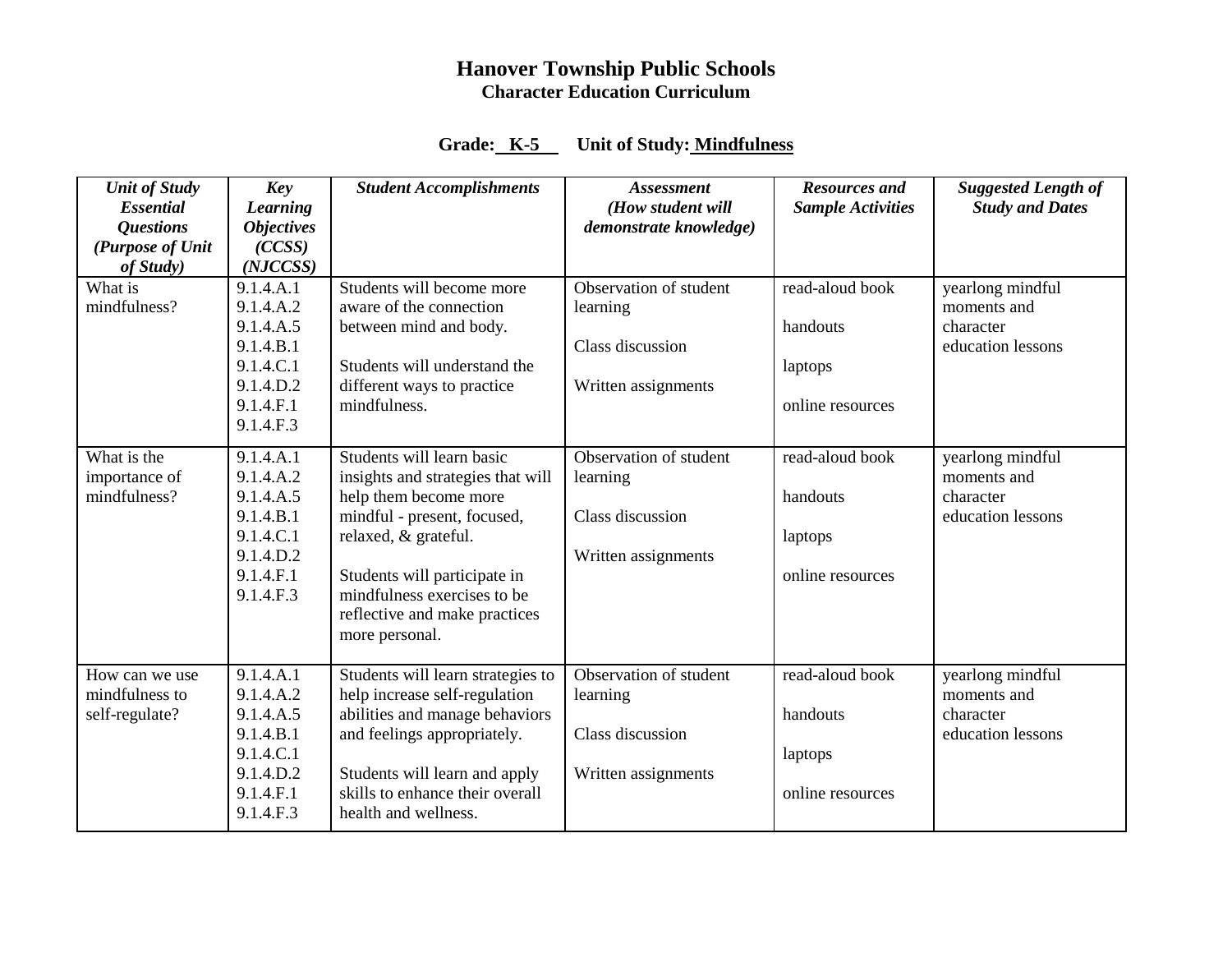### **Hanover Township Public Schools Character Education Curriculum**

### **Grade: K-5 Unit of Study: Mindfulness**

 **The following activities and experiences for students are examples of the integration of specific skills and strategies which support student achievement for the unit.**

| <b>Interdisciplinary</b>           | <b>Language Arts Literacy</b>                                                             |
|------------------------------------|-------------------------------------------------------------------------------------------|
| <b>Connections:</b>                | <b>Character Education</b>                                                                |
|                                    | Art                                                                                       |
|                                    | <b>Physical Education/Health</b>                                                          |
|                                    | <b>Music</b>                                                                              |
| <b>Integration of Technology:</b>  | Use of laptops for research                                                               |
|                                    | Use of smartboard to project activities                                                   |
| <b>Differentiated Instruction:</b> | Multi-sensory activities that meet the various learning styles and abilities of students. |

## **21st Century Themes**

| <b>Global Awareness</b> | Financial, Economic,<br>Business, and<br><b>Entrepreneurial Literacy</b> | Civic Literacy | <b>Health Literacy</b> |
|-------------------------|--------------------------------------------------------------------------|----------------|------------------------|
|                         |                                                                          |                |                        |

# **21st Century Skills**

| <b>Creativity and</b> | <b>Critical Thinking and</b> | Communication and    | <b>Information Literacy</b> |
|-----------------------|------------------------------|----------------------|-----------------------------|
| Innovation            | <b>Problem Solving</b>       | <b>Collaboration</b> |                             |
|                       |                              | ∡⊾                   |                             |

| <b>Media Literacy</b> | $\cdot$ ICT<br>$\blacktriangle$ ateracy | <b>Life and Career Skills</b> |
|-----------------------|-----------------------------------------|-------------------------------|
|                       |                                         | - -<br>. .                    |